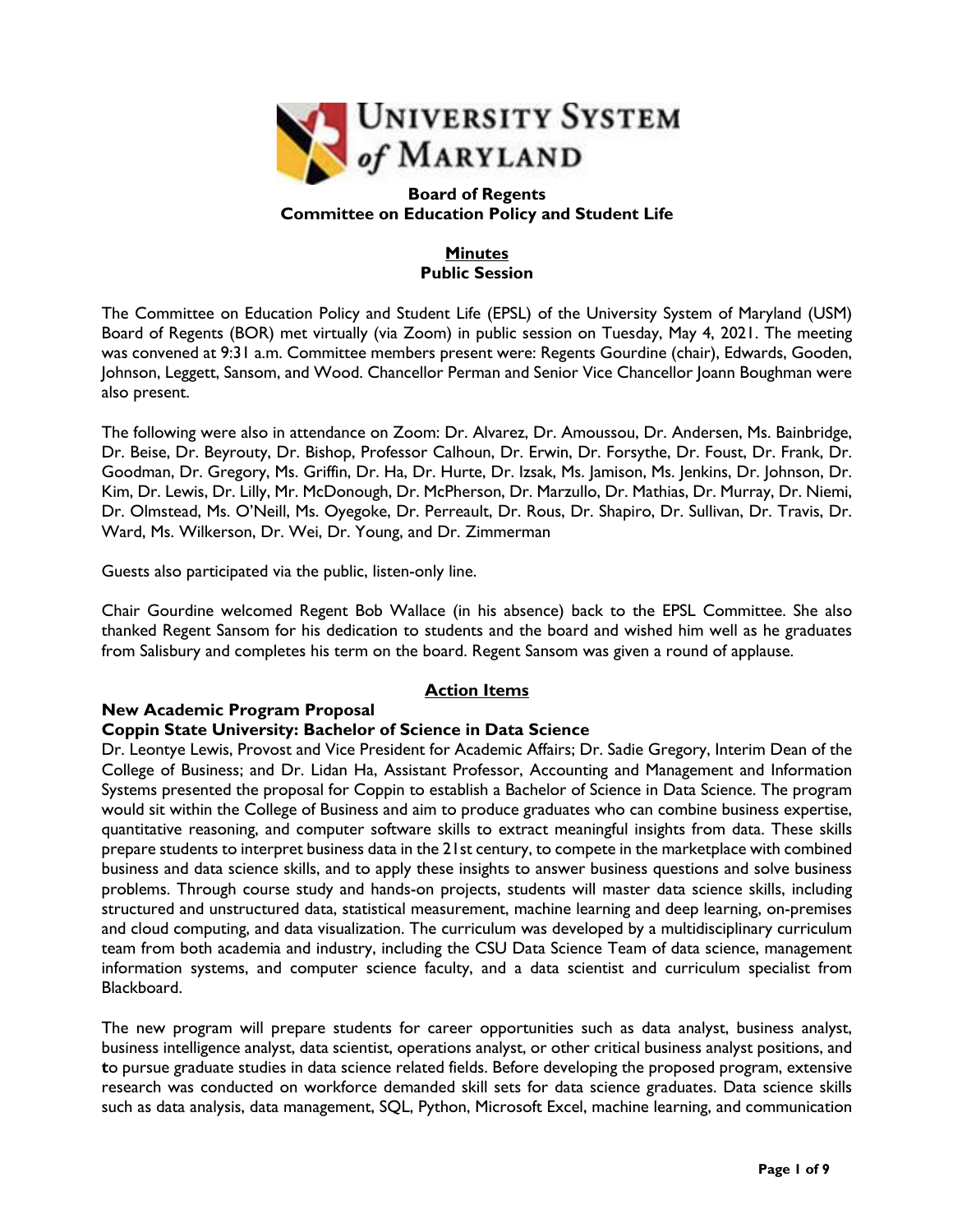are among the top skills required by several relevant job positions. Offering the proposed Data Science program at an HBI provides minority and educationally disadvantaged students access to a new program with increasingly high workforce demand and prepares them for successful careers or graduate studies.

There are several other institutions in Maryland that offer a B.S. degree in data science or analytics, but they all have different foci than CSU's proposed program, and none of the institutions is an HBI. The proposed program does not duplicate any of these programs. Furthermore, this proposal has gone through the standard review and approval processes with USM institutions having time to submit objections. Via the USM process, there were no objections. It is noted that, via the process conducted by the Maryland Higher Education Commission, other institutions in the state will have the opportunity to object to the establishment of this program. However, the USM staff believes the institution has done its due diligence regarding a state-wide examination of programs and the creation of a program embedded in a College of Business and in an urban setting to try to ensure there is no duplication.

The Chancellor recommends that the Education Policy and Student Life Committee recommend that the Board of Regents approve the proposal from Coppin State University to offer the Bachelor of Science in Data Science. The motion was moved by Regent Johnson, seconded by Regent Gooden, and passed unanimously.

### *Vote Count: Yeas: 7 Nays: 0 Abstentions: 0*

### **Coppin State University: Master of Science in Health Information Management**

Dr. Leontye Lewis, Provost and Vice President for Academic Affairs; Dr. Tracey Murray, Dean, College of Health Professions; and Professor Mona Calhoun, Chairperson of Health Information Management, presented the proposal to create a Master of Science in Health Information Management (MSHIM). The program incorporates the disciplines of healthcare administration, quality improvement and risk management, informatics, research, finance, information technology and systems, and law into one curriculum. Because of this unique mixture, graduates can choose from a variety of work settings across an array of healthcare environments. As the world moves from a paper based to an electronic society, so does the health care field. The HIM profession is at the forefront of this movement. This requires enhanced depth and breadth of knowledge in information management capabilities through academic preparation at the master's degree level. The program is designed to provide advanced academic preparation and experience for professionals in areas such as health informatics, health services administration, quality improvement, and risk management.

The program would be offered year-round and in a hybrid format to accommodate working professionals. The MSHIM is structured to facilitate the career advancement of practicing health information management professionals. It will also be able to facilitate the growth of those in clinical practice, laboratory science, or those committed to joining the health information discipline as new healthcare professionals. The proposed program is specifically designed to prepare professionals to thrive in a technology-supported and informationdriven health care environment. The CSU MSHIM degree program directly responds to the employment and vacancy needs of in-patient and outpatient healthcare delivery systems, requiring health information management professionals. The demand is high for professional health services jobs include allied health and urban health specialist, urban mobilization coordinator, response monitoring coordinator, logistics coordinator, safety and occupational health specialist, case managers, HIV/AIDS specialists, health and wellness facility directors, spa directors, and cruise ship health and wellness directors.

There are no programs among the HBIs comparable to CSU's proposed M.S. Degree in Health Information Management, but the University of Maryland Global Campus offers a related degree in Health Informatics Management. This means an enormous increase in educational and employment opportunities in terms of the employment outlook for aspiring health information management professionals at HBIs and on a more localized level. The proposal has gone through the standard review and approval processes with USM institutions having time to submit objections. Via the USM process, there were no objections. It is noted that,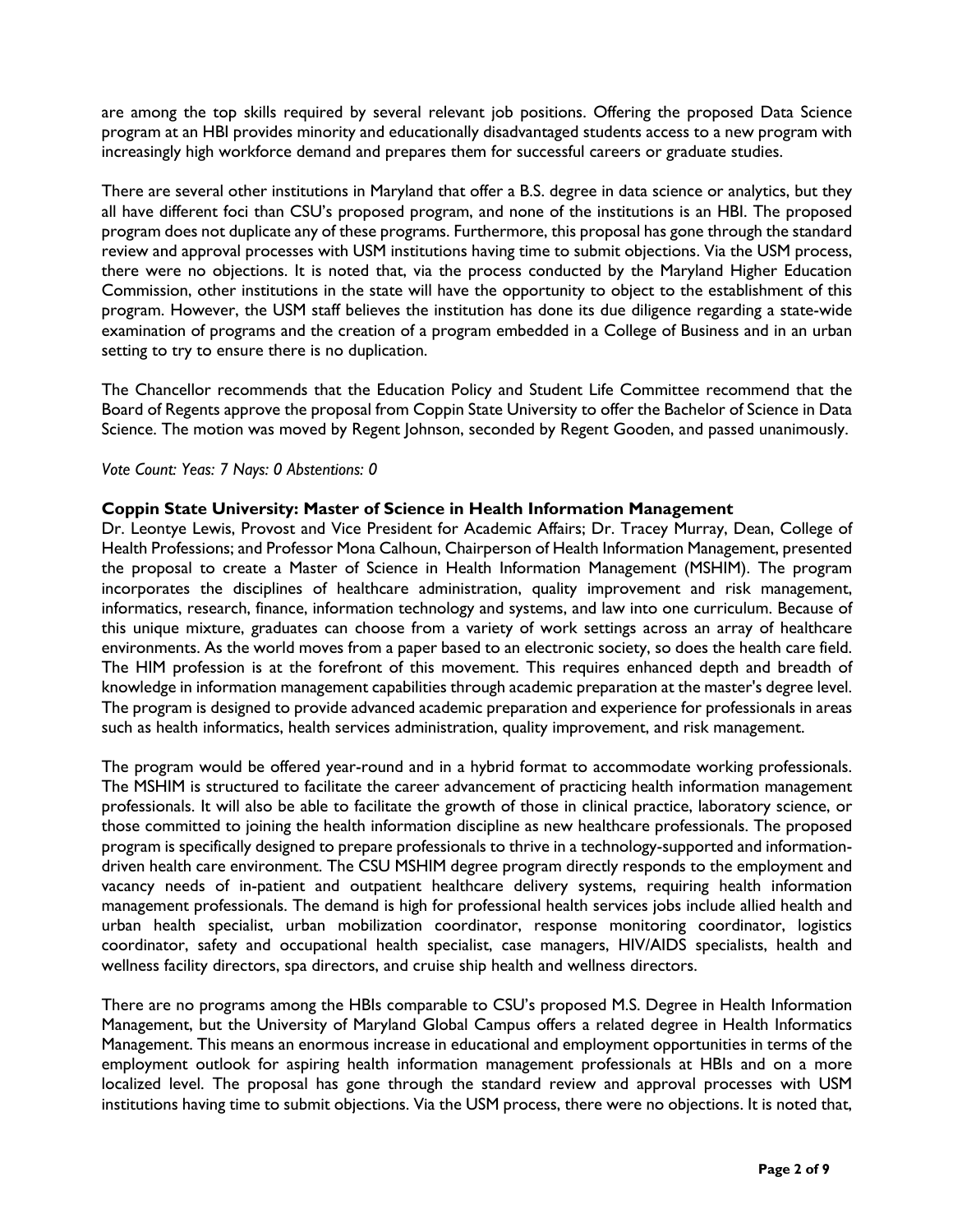via the process conducted by the Maryland Higher Education Commission, other institutions in the state will have the opportunity to object to the establishment of this program. However, the USM staff believes the institution has done its due diligence regarding a state-wide examination of programs to try to ensure there is no duplication.

Chancellor Perman praised the positioning of the program as one that could appeal to graduates of Coppin's undergraduate programs and encourages all institutions to build such connections and pathways for alumni.

The Chancellor recommends that the Education Policy and Student Life Committee recommend that the Board of Regents approve the proposal from Coppin State University to offer the Master of Science in Health Information Management degree. The motion was moved by Regent Johnson, seconded by Regent Leggett, and passed unanimously.

*Vote Count: Yeas: 7 Nays: 0 Abstentions: 0* 

#### **University of Maryland, Baltimore: Doctor of Philosophy in Palliative Care**

Dr. Flavius Lilly, Vice Provost for Academic and Student Affairs and Vice Dean for the Graduate School, and Dr. Mary Lynn McPherson, Professor and Executive Director, Advanced Post-Graduate Education in Palliative Care and Executive Program Director, Online Master of Science and Graduate Certificate Program in Palliative Care, presented the proposal for the University of Maryland Graduate School to offer a Doctor of Philosophy (Ph.D.) in Palliative Care. Palliative care is a rapidly growing field that attends to the physical, psychosocial, and spiritual problems of patients and families living with serious illness. Unfortunately, the training and development of palliative care practitioners has not kept pace with the burgeoning demand for hospice and palliative care services. It is anticipated that the need for palliative care physicians will increase two-and-a-half fold by the year 2040. This online program will build on the successful Master of Science degree in Palliative Care. The Ph.D. program will consist of 36 academic credits in addition to the 30 credits in the M.S. degree or build on a master's degree or higher in a relevant field with substantial and current experience in palliative care. This program aims to develop outstanding researchers in palliative care, while concurrently honing skills in leadership, education, and engagement in the profession, and the palliative care community. It is anticipated that graduates of this program will assume positions in academia, lead tertiary care palliative care centers, lead granting/funding institutions and foundations associated with palliative care, and work with accountable care organizations to identify patients who would benefit from palliative care. Many of the learners who apply to this program will likely be professionals currently working in the field who want to hone their skills and take it to the next level.

The UMB PhD in Palliative Care would be the first in the United States and the only completely online program in the world. There are no duplication concerns. Furthermore, this proposal has gone through the standard review and approval processes with USM institutions having time to submit objections. Via the USM process, there were no objections. It is noted that, via the process conducted by the Maryland Higher Education Commission, other institutions in the state will have the opportunity to object to the establishment of this program. However, the USM staff believes the institution has done its due diligence regarding a statewide examination of programs to try to ensure there is no duplication.

Regent Sansom applauded the focus on adult learners. Regent Wood recommended collaborations with UMB's Law School and outreach to lawyers and law students, since those individuals are often dealing with issues related to palliative care.

The Chancellor recommends that the Education Policy and Student Life Committee recommend that the Board of Regents approve the proposal from University of Maryland, Baltimore to offer a Doctor of Philosophy in Palliative Care degree. The motion was moved by Regent Johnson, seconded by Regent Wood, and passed unanimously.

*Vote Count: Yeas: 7 Nays: 0 Abstentions: 0*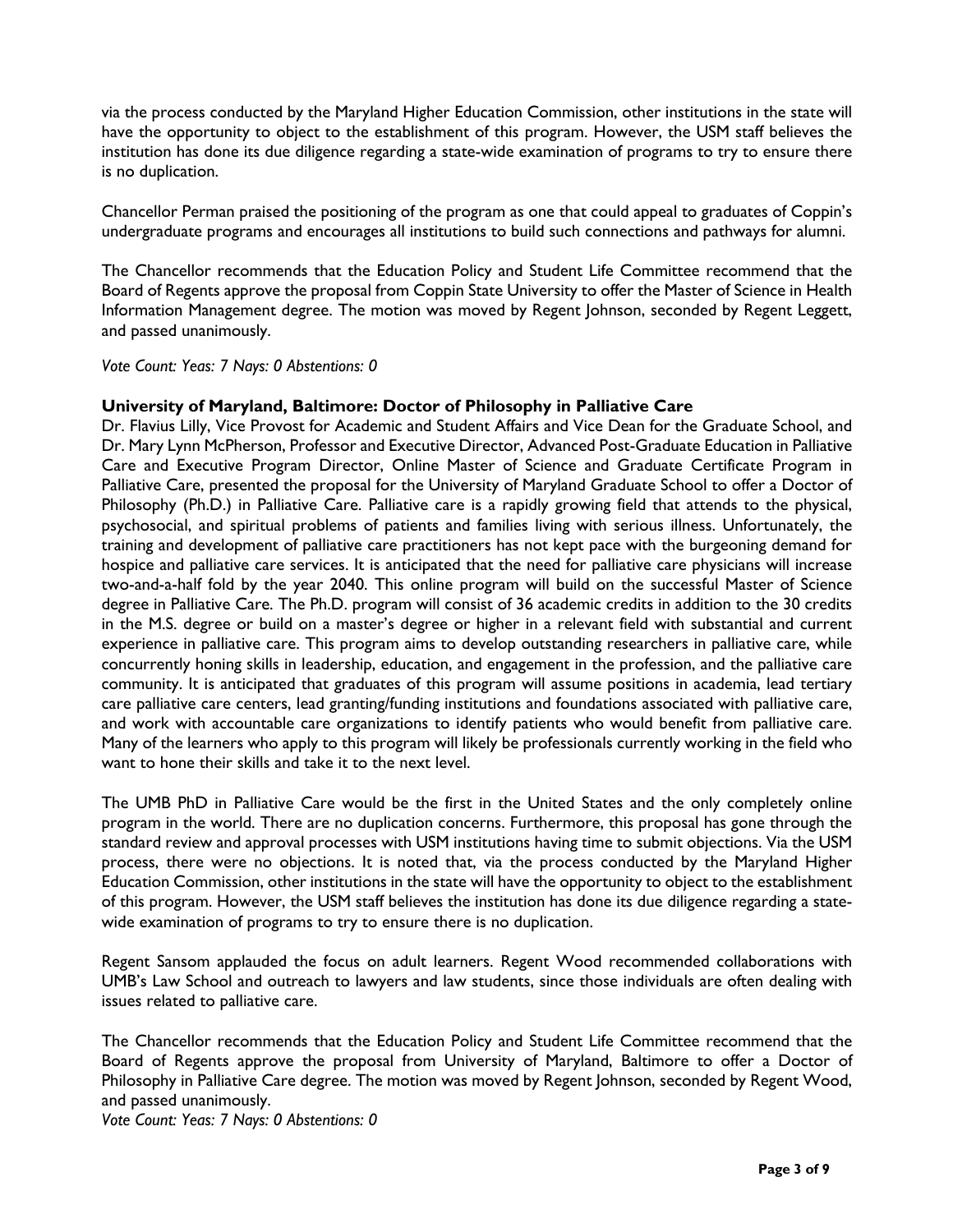#### **University of Maryland, College Park: Bachelor of Science in Social Data Science**

Dr. Betsy Beise, Associate Provost, and Dr. Keith Marzullo, Dean of the College of Information Studies, presented the proposal for the University of Maryland, College Park to establish a Bachelor of Science in Social Data Science. This program is a collaboration between the University's College of Information Studies, School of Public Health, and College of Behavioral and Social Sciences. A major goal of the program is to create opportunities for students to have options for majors in high-need areas that are also where the University has the capacity to accommodate students. Students will take a set of core courses in information studies, statistics, and survey data science. Students then select a focused area of study that applies data science techniques along with relevant theory and methods to various social science disciplines as well as areas relevant to current societal demands such as Medical Anthropology and Public Health. The core courses include foundational courses in programming, statistics, mathematics, and data science, as well as upper-level courses in database design, data privacy and security, ethics, data sources and manipulation, data visualization, survey fundamentals, and questionnaire design. Students also take a set of cognate courses in a behavioral or social science discipline that allow them to deepen their knowledge of the discipline and apply data science principles to social science research and practice. Students finish the program by taking a required capstone course. This critical suite of knowledge and skills is essential in many domains, including government, healthcare, sustainability, economics, entertainment, human rights, equity, and others.

Data Science is a rapidly developing area of study and, as such, has essentially become a "core discipline", not unlike statistics or computer science. There are several undergraduate majors in the state of Maryland, with new proposals either under way or recently approved at USM institutions. Most have a similar core content that allows students to develop the basic skills and principles of data science, but the upper-level curricula typically diverge. Within and outside of the USM, there are five programs in Maryland, which share some similarities with the proposed program but none with the disciplinary focus of the social sciences beyond economics. Moreover, this proposal has gone through the standard review and approval processes with USM institutions having time to submit objections. Via the USM process, there were no objections. It is noted that, via the process conducted by the Maryland Higher Education Commission, other institutions in the state will have the opportunity to object to the establishment of this program. However, the USM staff believes the institution has done its due diligence regarding a state-wide examination of programs to try to ensure there is no duplication.

The Chancellor recommends that the Education Policy and Student Life Committee recommend that the Board of Regents approve the proposal from the University of Maryland, College Park to offer a Bachelor of Science in Social Data Science degree. The motion was moved by Regent Gooden, seconded by Regent Johnson, and passed unanimously.

*Vote Count: Yeas: 7 Nays: 0 Abstentions: 0* 

### **University of Maryland, College Park: Bachelor of Science in Fermentation Science**

Dr. Betsy Beise, Associate Provost, and Dr. Craig Beyrouty, Dean of the College of Agriculture and Natural Resources, led the presentation for UMD to establish the Bachelor of Science in Fermentation Science. This program is designed for offerings on the College Park campus and at the Universities at Shady Grove and would be delivered via collaboration between the departments of Nutrition and Food Science and Plant Sciences and Landscape Architecture, both of which are in the College of Agriculture and Natural Resources. The proposed degree is concerned with the application of the fundamental principles of the physical, biological, and behavioral sciences and processing to understand the complex materials recognized as the raw precursors or/and final food products and beverages of fermentation. The science-based curriculum includes foundational courses in chemistry, biology, and food and plant science, with tracks in viticulture, brewing, cheese and dairy products, and pharmaceuticals along with fundamentals of business.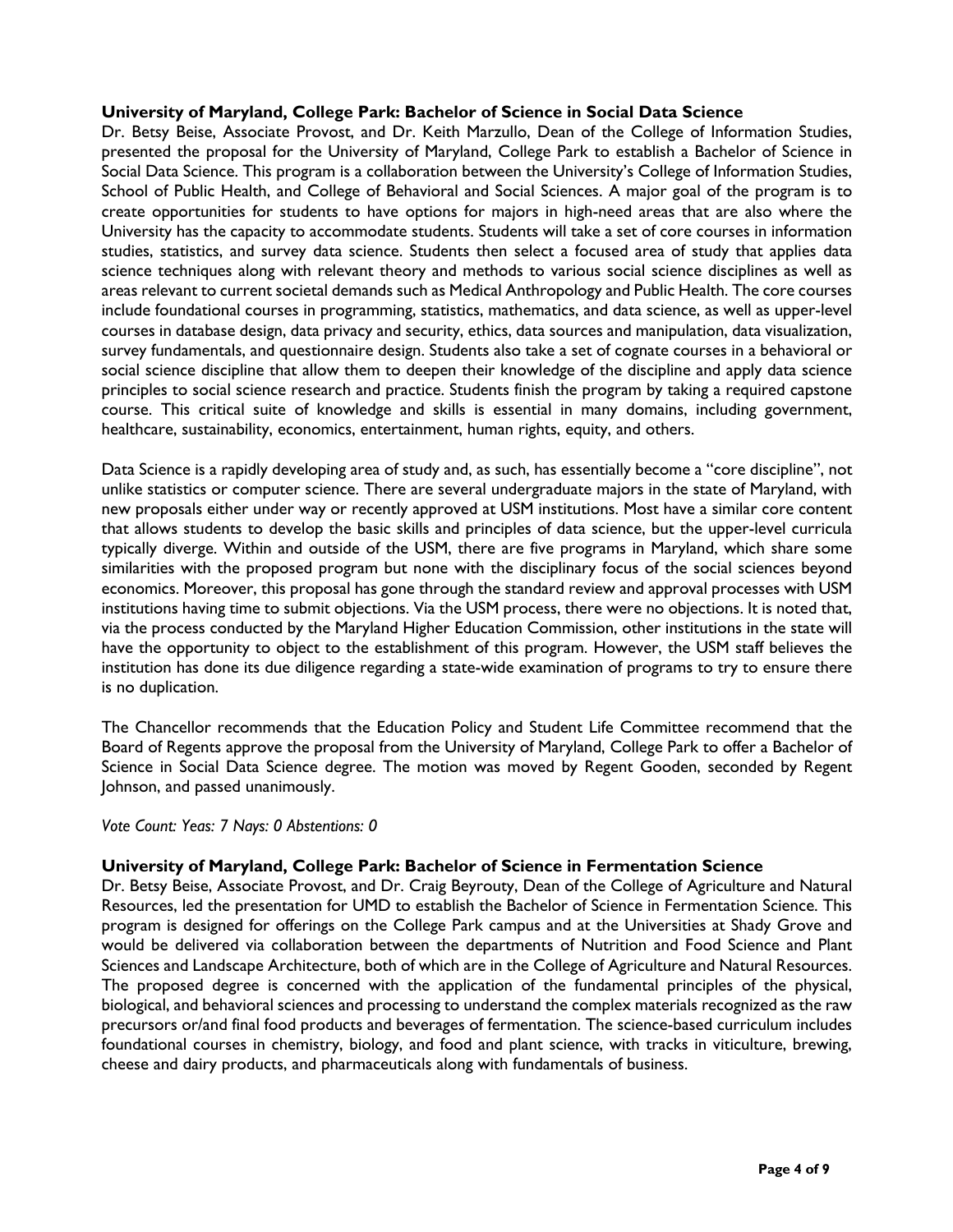The proposed program will prepare students for the workforce in a variety of fermentation industries that include beverages (beer, wine, distilled spirits, and kombucha), vegetable foods (kimchi, tempeh, and miso), dairy foods (cheese and yogurt), and biotechnology industries (biofuels and pharmaceuticals). Students will have a solid understanding of the microbiology of fermentation and will be able to critically evaluate the scientific literature related to their use in fermentation production and management. Graduates will also be well-versed in the societal issues related to fermentation science. Research has shown that Maryland's fermentation-related industries increased dramatically in the last decade. The Brewers Association of America, the Maryland Wineries Associate, and the Maryland Department of Commerce have all expressed the need for employees trained in fermentation science. Additionally, research by Towson University's Regional Economic Studies Institute indicates that Maryland has had a large increase in fermentation-related businesses, with breweries and distilleries growing by 218% and 375%, respectively, between 2014 and 2018. As of 2018, fermentation-related industries employed 21,918 Maryland residents, and they are still projected to grow by 7% by 2026. No colleges in the state of Maryland offer a fermentation science program. Additionally, this proposal has gone through the standard review and approval processes with USM institutions having time to submit objections. Via the USM process, there were no objections. It is noted that, via the process conducted by the Maryland Higher Education Commission, other institutions in the state will have the opportunity to object to the establishment of this program. However, the USM staff believes the institution has done its due diligence regarding a state-wide examination of programs to try to ensure there is no duplication.

Chancellor Perman expressed appreciation for the program being offered at USG. In response to questions from Chancellor Perman and Regent Johnson, Dean Beyrouty further discussed the practical applications of the program including those noted above and medical fields. The dean also discussed industry partnerships and students being able to take knowledge to scale based on a question from Dr. Boughman.

The Chancellor recommends that the Education Policy and Student Life Committee recommend that the Board of Regents approve the proposal from the University of Maryland, College Park to offer a Bachelor of Science in Fermentation Science degree. The motion was moved by Regent Gooden, seconded by Regent Johnson, and passed unanimously.

*Vote Count: Yeas: 7 Nays: 0 Abstentions: 0* 

## **2021 Cultural Diversity Reports**

Dr. Zakiya Lee, Assistant Vice Chancellor for Academic and Student Affairs, presented this report to the committee. Effective July 1, 2008, the Maryland General Assembly required each institution of postsecondary education to develop and implement a plan for a program of cultural diversity among its students, faculty, and staff. Annually, each institution shall submit its plan through its governing body for review. Subsequently, the governing body shall submit to the Maryland Higher Education Commission (MHEC) a progress report regarding the institutions' implementation or improvement of their plans. This year, institutions were required to submit their current cultural diversity plans as well as narrative answers (in a maximum of four pages) to the following:

- (1) how the institution defines diversity;
- (2) successful ongoing and new institutional DEI initiatives;
- (3) COVID-19's effects on efforts to enhance diversity; and
- (4) areas of growth and/or challenge regarding diversity, equity, inclusion, and/or combating structural racism

The report in the meeting materials consists of a USM summary and each institution's individual submission. Dr. Lee framed many of the summaries of the institutions' responses in the Toward Racial Equity and Justice framework that was adopted by USM and Board of Regents in 2020. The framework examines three areas to help the USM assess our role in perpetuating structural racism and to establish and promote anti-racist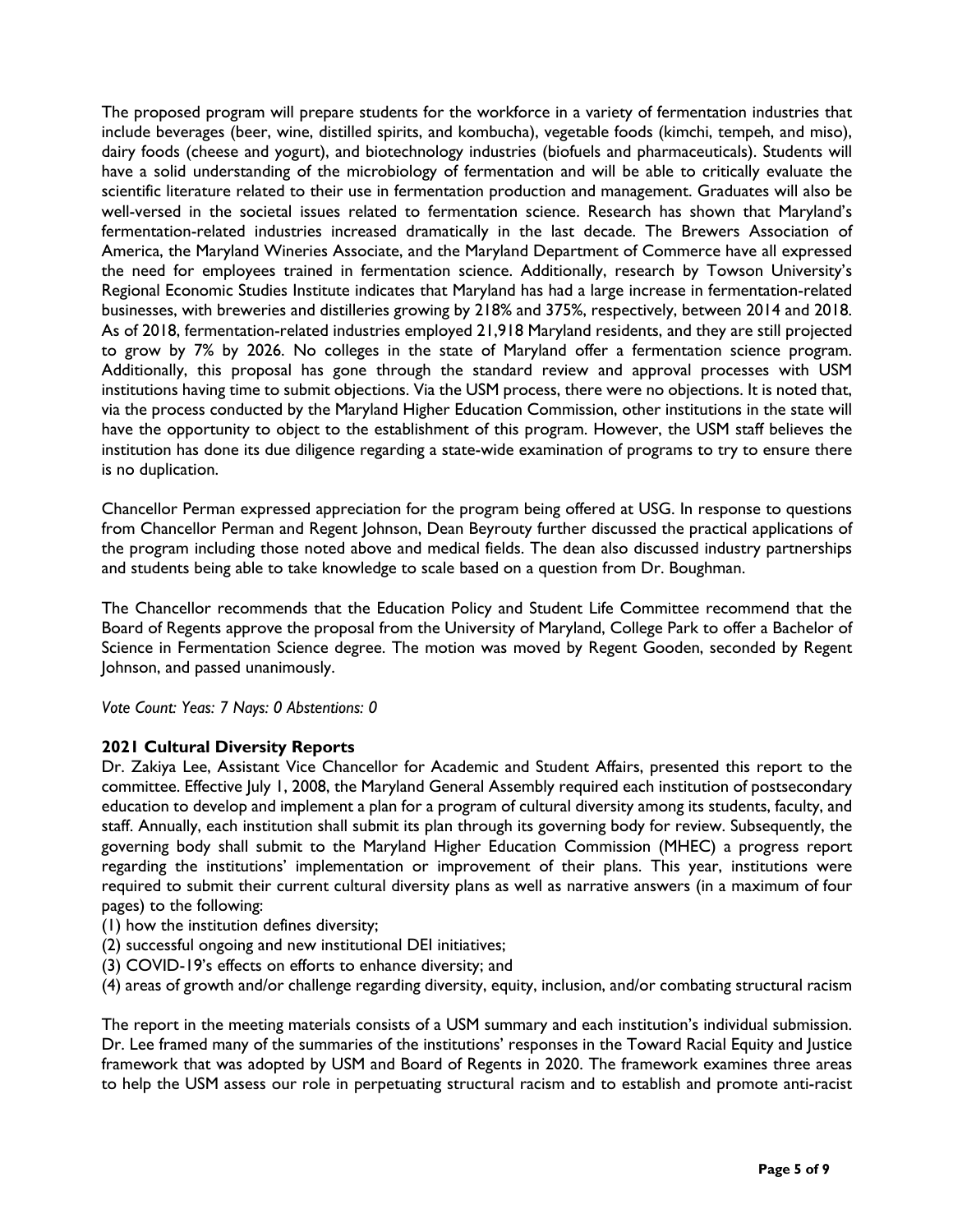policies and actions: 1) Equity and Climate in the USM; 2) Education and Research at the USM; and 3) Service Mission at the USM. Highlights of each of the four sections follow:

#### *Section 1: How does the institution define diversity; how did the institution develop that definition?*

The original intent of this state-mandated report was to address racial diversity. However, each USM institution's definition of diversity extends beyond race to gender, sexual orientation, gender identity, ethnicity, religion, ability, socioeconomic status, and beyond. They also factor in diversity of thought and opinion. All acknowledge striving for greater diversity among those demographics and share ways they are working towards that goal. Moreover, although the prompt was narrowly worded, many USM institutions described the extent to which their definition of diversity includes a welcoming and inclusive community and campus climate. This focus on inclusion is aligned with what has been described in diversity reports from the last several years and with the Equity and Climate element of the USM framework. It is important to note that numerical diversity was very rarely mentioned in institutions' descriptions. One notable exception is the University of Maryland Center for Environmental Science where underrepresented minority students are less present in the environmental and marine sciences than in many other STEM disciplines. Highlights from each institution's response are presented in the USM Summary.

#### *Section 2: A brief highlight of the most successful ongoing and new institutional initiatives designed to address issues related to cultural diversity within the campus and the broader community, and how their efficacy is measured.*

Overall, institutions described 75 successful ongoing or new initiatives. The number of programs described by schools ranged from three to thirteen and were described within a one-page maximum. In all cases, the work described represents a small fraction of the initiatives undertaken at each institution. Of the 75 programs, 69% are focused on Equity and Climate, 16% - Education and Research, and 12% - Service Mission. Several initiatives have elements of more than one category, but the vast majority are programs that center on how members of the schools' communities are treated, access and opportunities are given, support is offered, barriers are removed, knowledge is imparted, and climates are established and maintained to create a campus that is as supportive as possible. Examples for each institution are presented in the USM Summary.

### *Section 3*

# *Discuss the ways in which the institution anticipates COVID-19 most affecting*

## *– either negatively or positively – efforts to enhance diversity on campus.*

USM institutions, and all colleges and universities across the nation and world, have been changed by COVID in several ways. Issues identified as being negatively (or potentially negatively) affected by COVID include:

- Enrollment
- Financial obligations and related consequences
- Differing levels of academic and social readiness of students coming into the universities
- Mental health
- Mental health concerns compounded by emotional distress for Black, multiracial, Latinx, Asian, and Asian American community members
- Possession of computer devices and adequate access to reliable broadband
- Services to students with disabilities
- Cancellation of summer bridge programs and some recruitment efforts geared toward underrepresented minority students

The institutions also shared ways COVID has provided opportunities for growth and progress in many areas. Successes include:

• Increased access to programs and virtual events (admissions, interviews, speaker series, class sessions, etc.) allowed for more participation (fewer barriers and scheduling conflicts; ability to reach to community members abroad and in distant states) and more access to diverse speakers (international folks in many cases)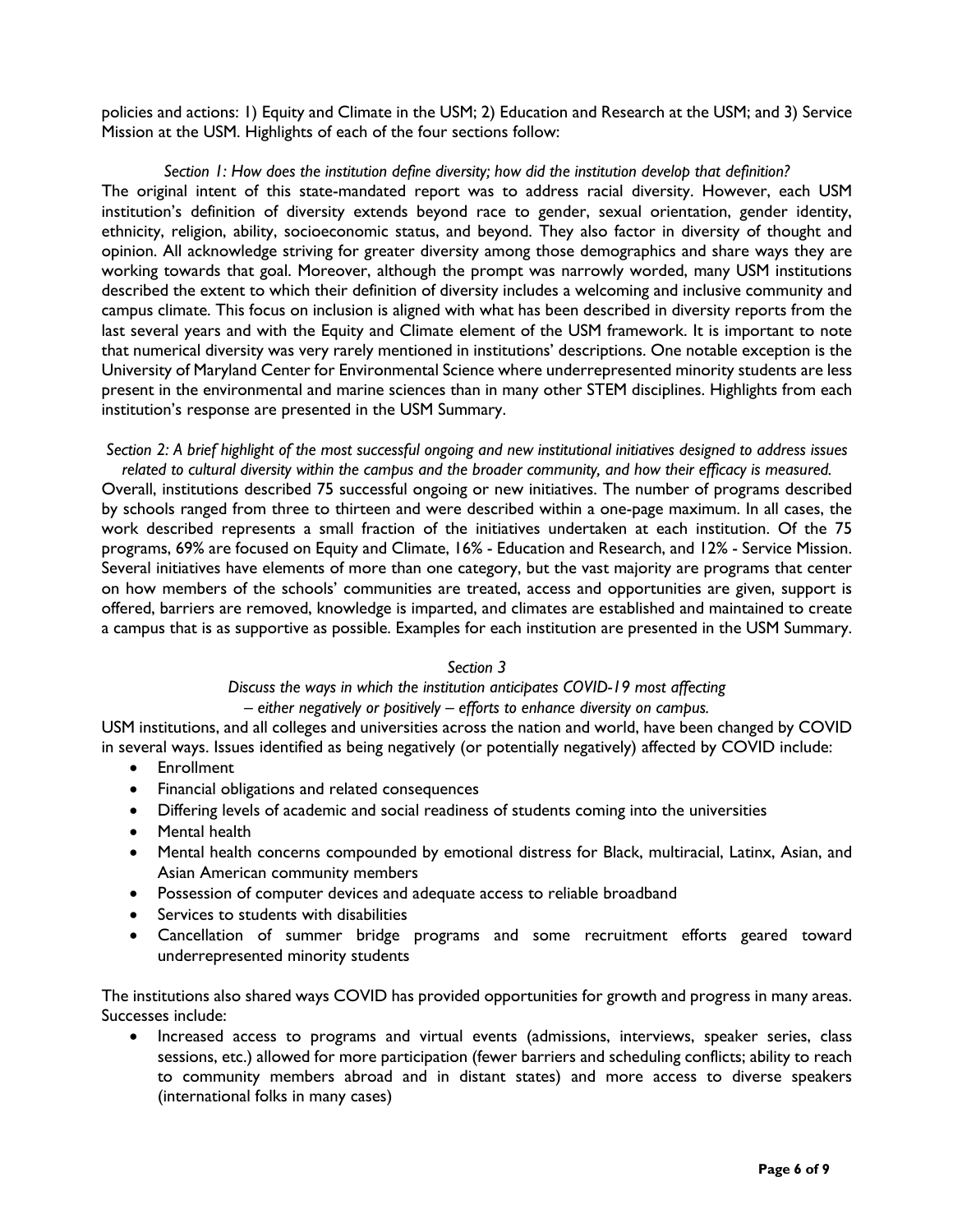- Faculty members' increased use of culturally competent advising and teaching due to their heightened awareness of students' life circumstances
- Tapping into and creating partnerships with the Kirwan Center for Academic Innovation and Comcast; using CARES funding to purchase devices and provide emergency funds to students; and
- Increasing tele-counseling and group therapy opportunities within the counseling centers
- The establishment of new, virtual DEI initiatives

## *Section 4: Institutions' most recent cultural diversity plan.*

These are attached in the full report

*Section 5: Describe your institution's top two or three areas of growth and/or challenge as it pertains to diversity, equity, inclusion, and/or combating structural racism.*

Each institution's response is summarized in the USM Overview. The following areas of growth/challenge can be found at one or more institution:

- Building out and supporting DEI and social justice-related centers, programs, and initiatives
- Enrollment
- Increased need for financial aid
- Increasing the diversity of faculty and staff
- Onboarding of new Senior Diversity Officer and organizing of DEI work
- Increasing awareness of and student engagement in diversity, equity, and inclusion issues/programs
- DEI training and education programs
- Creating/enhancing inclusion/recognition of DEI/social justice in the curriculum
- Disrupting structural racism to create an equitable learning environment for all
- Creating an inclusive and equitable climate and environment
- DEI training and education for faculty and staff
- Examinations of climate and institutional history
- Increased attention on services for students with disabilities

Based on comments from the regents, the following is noted:

- Let's understand the effect of COVID on graduation rates (Regent Gooden)
- Let's focus on sharing best practices (Regent Gooden)
- Let's understand/examine diversity within STEM programs (Regent Sansom)
- The focus on the Latinx community at some schools is critical from an equity perspective and practically, as population shifts are occurring (Regent Sansom)
- We must be mindful of our responsibilities in the K12 space; this is the best way to move forward on dismantling structural racism, offering equitable opportunities, etc. (Chancellor Perman)
	- o Let's hear more our K12 partnerships and opportunities for partnerships in a 2021-2022 EPSL meeting (Chair Gourdine)
- The creation of diversity-related classes is a good start; let's extend thinking and action on creating/adjusting all classes and teaching from a DEI Justice lens regardless of discipline (Chancellor Perman)
- The Kirwan Center for Academic Innovation and Council of University System Faculty have been examining these issues too (Sr. Vice Chancellor Boughman)

The Chancellor recommends that the Committee on Education Policy and Student Life recommend that the Board of Regents approve the 2021 Institutional Programs of Cultural Diversity Annual Progress Report for submission to the Maryland Higher Education Commission. The motion was moved by Regent Gooden, seconded by Regent Sansom, and passed unanimously.

*Vote Count: Yeas: 7 Nays: 0 Abstentions: 0*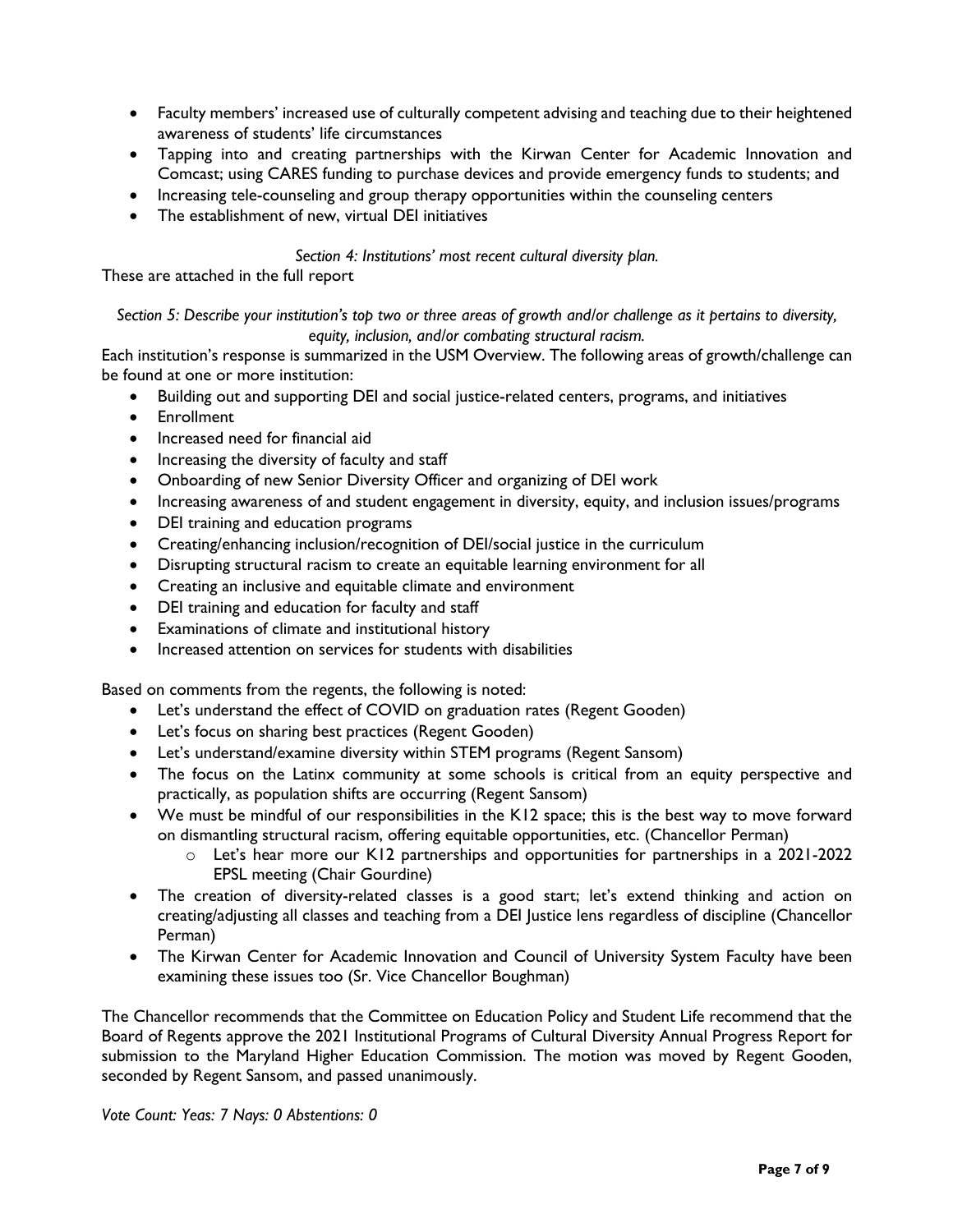# **University of Maryland Eastern Shore Request to Use Standardized Tests as an Optional Criterion for Admission**

### **and**

### **Discussion: Test-Optional in the Time of COVID**

Dr. Joann Boughman, Senior Vice Chancellor for Academic and Student Affairs; and Dr. Nancy Niemi, Provost, University of Maryland Eastern Shore (UMES), presented this report to the committee. In November 2019, EPSL approved UMES's request for an exception to the Board's Policy on Undergraduate Admissions (III-4.00), which requires a standardized test for undergraduate admissions except for at Salisbury who was granted permission to be test optional over 10 years ago. UMES proposed to conduct a one-year pilot study using standardized tests as an optional criterion for admission for first-year students with overall high school grade point averages of at least 3.4. During the pilot, students were still required to submit their test scores, even if they were not used as admissions criteria. This request was made, as a growing body of research demonstrates that high school grade point average is a better predictor of college success than a student's SAT or ACT scores. Educators also increasingly recognize that this practice helps them be more accessible and equitable in their admissions practices. In addition, schools that have gone test-optional report higher student retention and graduation rates than peer institutions that do not use this practice. Through less reliance on standardized scores, UMES sought to identify the extent to which students' high school performance positively correlated with their potential for college success. Based on a review of UMES' first year students' academic performance, the data showed that high school GPA is a much stronger predictor of both academic success and failure than the SAT. Students with higher high school grades and lower SAT scores had a higher rate of success and fewer failures. Conversely, students with higher SAT scores and lower grades exhibited poorer performance and succeed at a lower rate. During the pilot period, UMES realized:

- an increase in first-year student applications
- steady or increased retention rates of test-optional students
- entering class' high school GPA successfully predicted positive student retention
- no harm to the admissions process by implementing the test optional standard

Based on the regents' questions, the following should be noted:

- Currently, per USM Policy, all undergraduate applicants must take and submit SAT or ACT scores (except at Salisbury and UMGC); how institutions weigh or use those scores differs, but submission of scores is required
- For all, test scores are one piece of the admissions puzzle; schools have/are moving to holistic review processes
- Why is a change necessary if it's just one factor to be considered?
	- o There are barriers to students having access to take the test; test optional would eliminate that barrier
- Going test optional does not impact accreditation
- Might extending test optional to UMES affect other schools in the USM?
- During/due to the pandemic, the Chancellor granted institutions the choice to become test-optional without going to the Board for full exemption from the admissions policy; this grace period is still in effect; this shift happened nationally for many, many institutions of higher education

Based on (1) concerns about the unknown effects of another exception on the entire USM and potential fragmentation, (2) recognition that the test requirement element of the Board's Policy on Undergraduate Admissions (III-4.00) should be reexamined for the entire USM, and (3) since the COVID-related test optional choice is still in effect (and will remain so until the policy is examined and a decision is made for all), **the Committee on Education Policy and Student Life Committee agreed to defer action on UMES's request.**